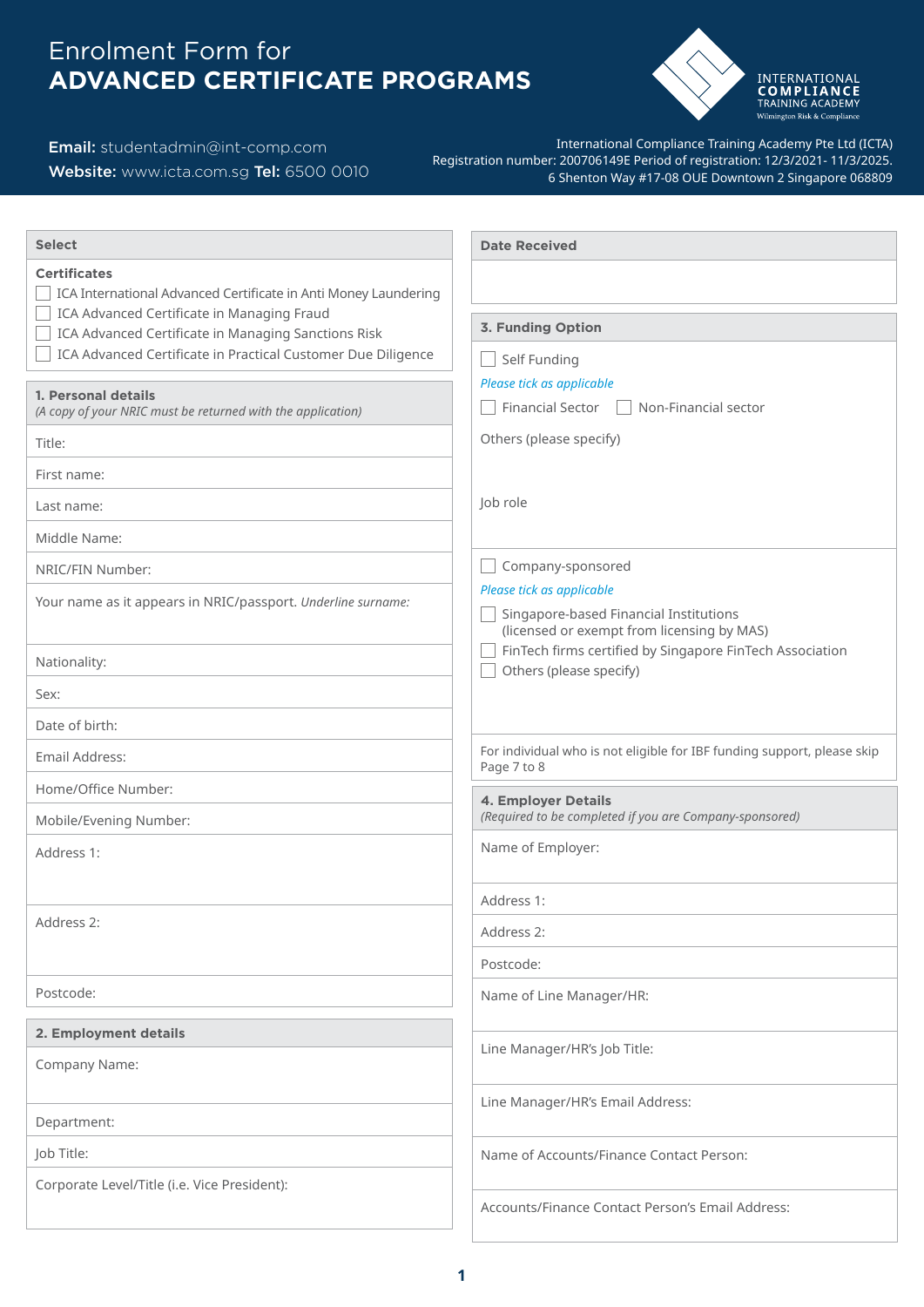| 5. How did you find out about this course?<br>Please tick as applicable                                                                                                                                                                                                                                                                 |                                                                                                    |                                                                                                 | 7. Statement about Data Colleo                                                                                                                                                                                                                                                                                                                                                                                                                                                                                                                                   |
|-----------------------------------------------------------------------------------------------------------------------------------------------------------------------------------------------------------------------------------------------------------------------------------------------------------------------------------------|----------------------------------------------------------------------------------------------------|-------------------------------------------------------------------------------------------------|------------------------------------------------------------------------------------------------------------------------------------------------------------------------------------------------------------------------------------------------------------------------------------------------------------------------------------------------------------------------------------------------------------------------------------------------------------------------------------------------------------------------------------------------------------------|
| Search Engine<br>Google<br>Yahoo<br>Other, please<br>state:<br>Events                                                                                                                                                                                                                                                                   | Social Media<br>LinkedIn<br>Facebook<br>Instagram<br>Twitter<br>Other, please<br>state:<br>Website | Referral<br>Colleague<br>Friend<br>Family<br><b>IBF</b><br>SkillsFuture<br>Other, please state: | The International Compliance As:<br><b>International Compliance Trainin</b><br>agreements with MAS, IBF, WSG i<br>information from students pertai<br>and examinations. The students's<br>ICTA may be provided to these go<br>authorised to receive it.<br>ICA/ICTA may request further info<br>provide insufficient information o<br>clarification or additional informa<br>processing of your course applica<br>fees reimbursement, etc. ICA/ICT/<br>photograph of students where ap<br>the right to keep all information c<br>required by the government agen |
| Direct Mail/Email                                                                                                                                                                                                                                                                                                                       | Other, please state:                                                                               |                                                                                                 |                                                                                                                                                                                                                                                                                                                                                                                                                                                                                                                                                                  |
|                                                                                                                                                                                                                                                                                                                                         |                                                                                                    |                                                                                                 | <b>8. Data Collection</b>                                                                                                                                                                                                                                                                                                                                                                                                                                                                                                                                        |
|                                                                                                                                                                                                                                                                                                                                         |                                                                                                    |                                                                                                 | <b>ICA/ICTA may disclose your info</b><br>our other group companies wh<br>administration or operation of                                                                                                                                                                                                                                                                                                                                                                                                                                                         |
| 6. Equal opportunity and disability statement<br>Do you suffer from any disability or illness that may affect your<br>training and assessment?<br>If yes, please provide details:                                                                                                                                                       | <b>YES</b>                                                                                         | <b>NO</b>                                                                                       | <b>ICA/ICTA may also disclose you</b><br>a duty to disclose or share you<br>order to comply with any legal<br>or in order to enforce or in con<br>under our terms and conditior<br>protect our rights, property, o<br>or third parties.<br>If you wish to change/update you                                                                                                                                                                                                                                                                                      |
|                                                                                                                                                                                                                                                                                                                                         |                                                                                                    |                                                                                                 | want to receive and mailings fror<br>let us know by emailing us at stu                                                                                                                                                                                                                                                                                                                                                                                                                                                                                           |
| ICTA welcomes applications from students with additional<br>support needs as a result of a disability, medical condition or<br>specific language difficulty e.g. dyslexia.<br>All applications will be considered under the same criteria as                                                                                            |                                                                                                    |                                                                                                 | Tick this box if you consent<br>messages in the future fron<br>email (or any other means).                                                                                                                                                                                                                                                                                                                                                                                                                                                                       |
| other applications. You are encouraged to contact the course<br>administrator at ICTA to discuss any requirements you may have                                                                                                                                                                                                          |                                                                                                    |                                                                                                 | 9. Correspondence                                                                                                                                                                                                                                                                                                                                                                                                                                                                                                                                                |
| relating to your study or other needs as soon as possible.<br>This is so that we can take all reasonable steps to ensure your<br>needs are met and that the relevant staff is informed of support<br>requirements at the earliest opportunity.                                                                                          |                                                                                                    |                                                                                                 | Unless otherwise indicated, corre<br>the personal address provided fo<br>and to the company address pro<br>company-sponsored. Any special                                                                                                                                                                                                                                                                                                                                                                                                                        |
| ICTA will take all reasonable steps to ensure that applicants<br>who meet the academic criteria will not be excluded from the<br>course that interests them for reasons relating to their disability.<br>meet an individual's needs, but this would be discussed in detail<br>and every avenue investigated before a decision was made. |                                                                                                    | However, there may be rare occasions that we would be unable to                                 | noted below:                                                                                                                                                                                                                                                                                                                                                                                                                                                                                                                                                     |
|                                                                                                                                                                                                                                                                                                                                         |                                                                                                    |                                                                                                 |                                                                                                                                                                                                                                                                                                                                                                                                                                                                                                                                                                  |

#### *<u>Iection</u>*

Association (ICA) and the ing Academy (ICTA) under the G is required to collect data and taining courses, assessments ts's information collected by ICA/ government agencies that are

Iformation from you should you or if ICA/ICTA requires further  $n$ ation in order to complete the  $i$ cation, enrolment and course fees reight to request at  $CTA$  have the right to request at appropriate. ICA/ICTA also reserves  $\overline{\textbf{r}}$  collected on file for a period as  $\rho$ encies and permissible by law.

**ICO/ICCTA may only information to third parties and** where they may help us in the of our organisation.

**I** our information if we are under **a duty to disclose or share your personal information in order to comply with any legal or regulatory obligation, omplying with our obligations under our our terms in the conditions or to protect of that of other users** 

your particulars, or if you do not om us or from third parties, please let us know by emailing us at *<studentadmin@int-comp.com>*.

 **Tick this box if you consent to receiving marketing meshim ICTA, by telephone or by** 

orrespondence will be sent to for those who are self-funding rovided for those who are cial mailing requirements should be

**10. Course fees - Singapore Dollars**

**Advanced Certificates SGD 3,300 + 7% GST**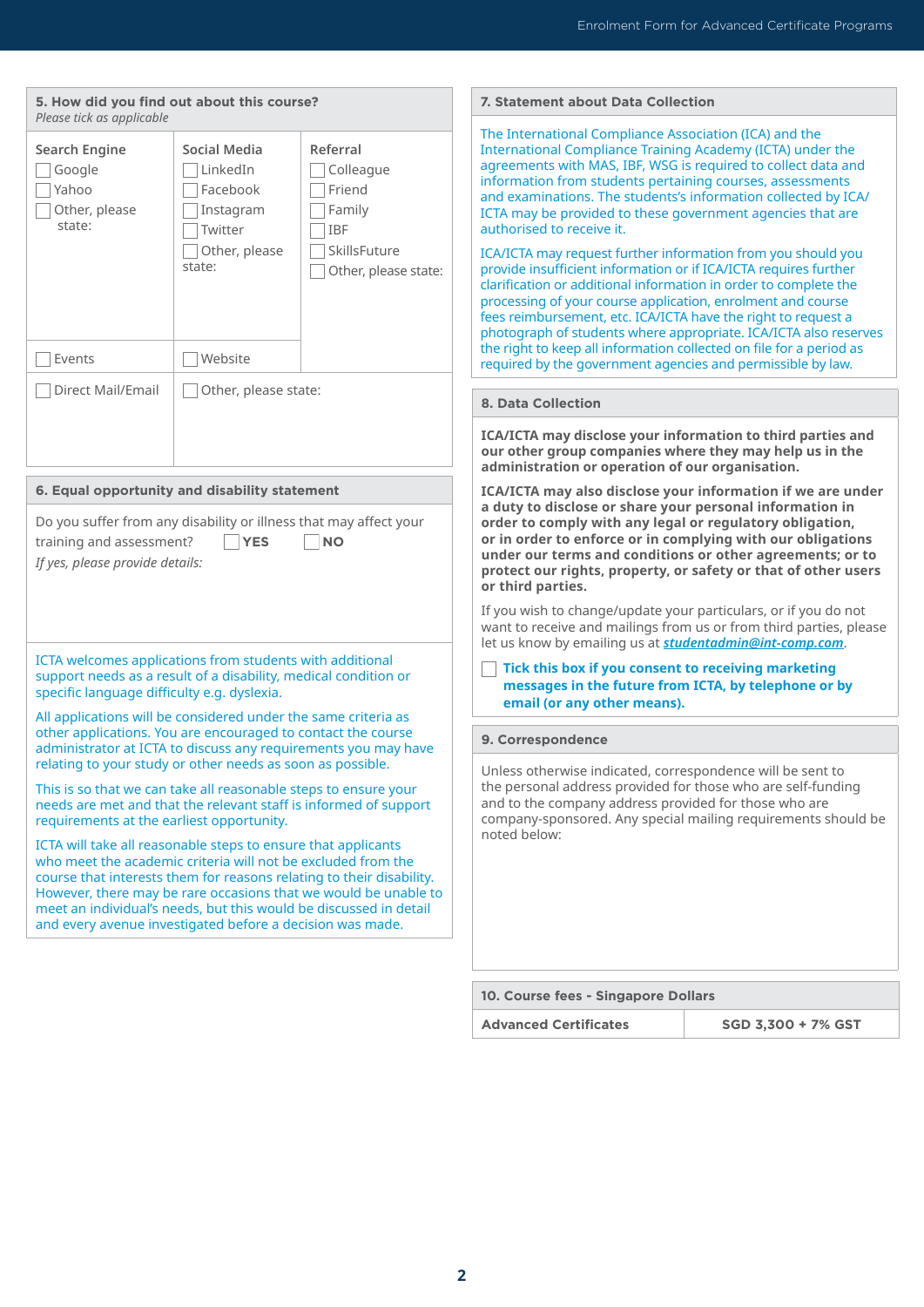#### **11. Invoice & Payment**

#### **Self-Sponsored**

Invoice will be raised to individual for full programme fee after successful enrolment received.

For Singapore citizen who wish to utilise the SkillsFuture Credit, please complete Page 9 of the Enrolment Form.

Please note that where a student is not sponsored by their employer, payment of course fee is due within 7 days of invoicing (and no later than 7 days before the workshops commence). The online course materials will be made available after receipt of payment.

#### **Company-Sponsored**

Invoice will be raised to Company for full programme fee after successful enrolment received. Under Company-sponsorship, individual who is a Singapore Citizen or Singapore Permanent Residents (physically based in Singapore) will be eligible for the course fee subsidy. Eligible company will pay to ICTA on the Fee after subsidy (subject to the funding cap of \$2,000 per participant per programme) plus GST on the full programme fee. The Fee payable after IBF Funding will be reflected under the Net Fee Model Table on the Invoice.

Full course fee will be required for non-eligible company or eligible company that is not prepared to furnish sponsored staff's personal details (eg. NRIC) to ICTA.

For Company-sponsored students, invoice must be paid within 30 days of receipt.

#### **Mode of Payment**

Payment can be made by PayNow Corporate (Company UEN Number), electronic transfer, cashiers' order, or business cheque (personal cheques are acceptable).

| <b>12. Declaration</b> |  |
|------------------------|--|
|------------------------|--|

- $\Box$  I have read the terms and conditions and declare the **particulars in this application are true and correct**
- **I enclose/attach a true copy of my NRIC or other identification**
- $\Box$  I have read the Training Support information and agreed on **the claw back regulation requested by IBF (Only for eligible company to receive FTS funding from IBF)**

*(Enrolment forms cannot be processed if above are left unticked)*

Student Name:

Signature:

Date:

#### **Please keep a copy of the enrollment form for your own records**

*The following are required if your employer is funding your course:* Name of Line Manager/HR:

Signature:

Date:

Company Stamp

**Please return your completed enrolment form by e-mail to:** International Compliance Training Academy **Email:** *[studentadmin@int-comp.com](mailto:studentadmin%40int-comp.com?subject=)*

**SAVE FORM**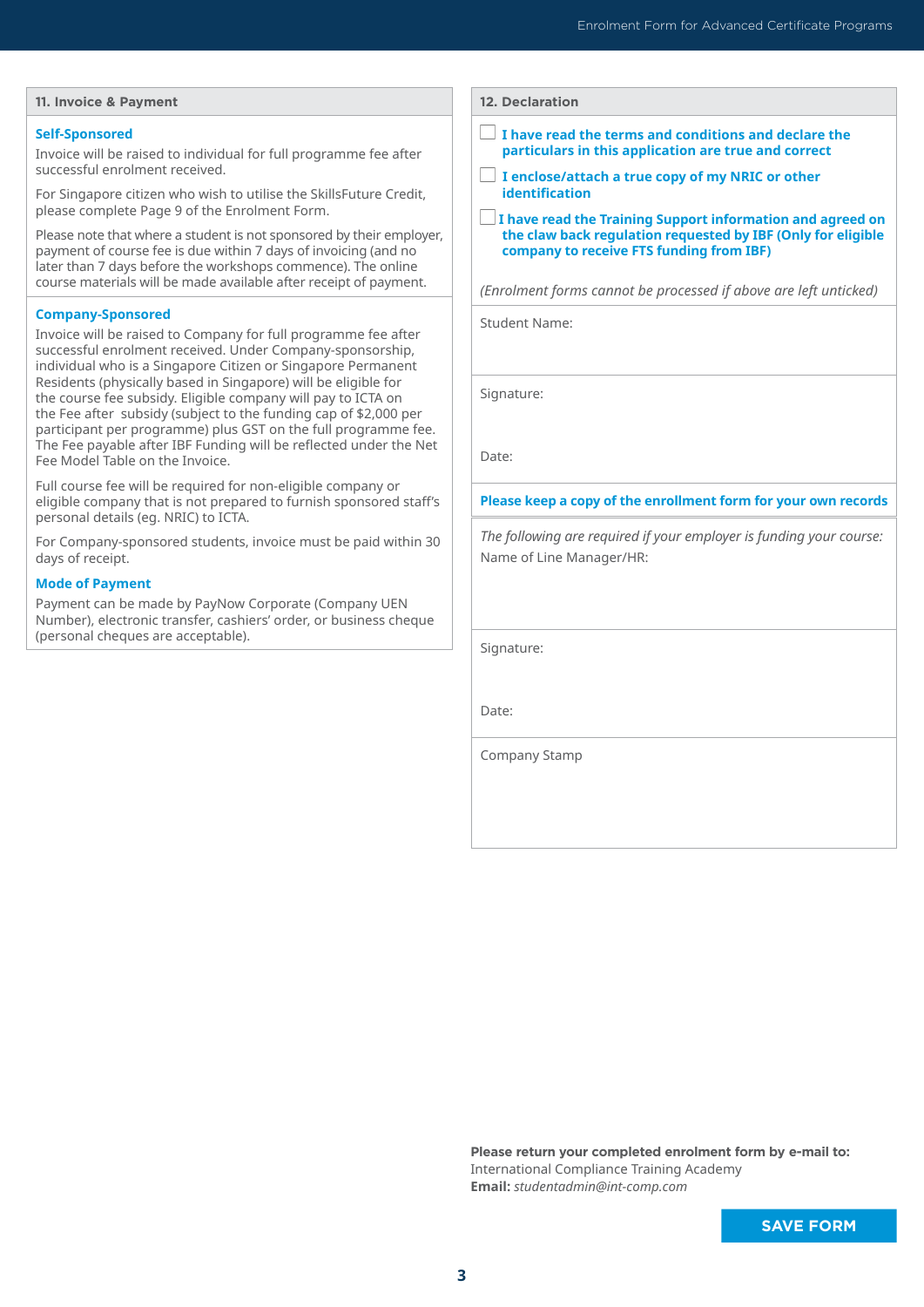### **Schedule 1 - Refund Table**

| % of total fees payable<br>(provided full payment has been made) | If Student's written notice of withdrawal is received                     |
|------------------------------------------------------------------|---------------------------------------------------------------------------|
| 100%                                                             | ("Maximum Refund") More than 30 days before the Course Commencement Date  |
| 50%                                                              | Before, but not more than 30 days before the Course Commencement Date     |
| 25%                                                              | On or after, but not more than 30 days after the Course Commencement Date |
| 0%                                                               | More than 30 days after the Course Commencement Date                      |

The parties hereby acknowledge and agree to the terms stated in this Contract.

By signing this form, you (and your Company) acknowledge and agree to pay ICTA for the IBF Fee subsidy awarded to you should you fail to complete the programme whether through withdrawal, not passing the assessment of the programme or not meeting the minimum attendance requirement.

*SIGNED by ICTA* 

Heren Long

Authorised Signatory of ICTA

Helen Langton Chief Executive Officer

| ۳а |
|----|
|    |
|    |
|    |

Seal of ICTA

| <b>SIGNED by the Student</b><br><b>Student Name:</b> | SIGNED by the Student's parent or legal guardian<br>(if the Student is under eighteen (18) years of age) |
|------------------------------------------------------|----------------------------------------------------------------------------------------------------------|
|                                                      |                                                                                                          |
| Signature:                                           | Name of Parent or Legal Guardian:                                                                        |
|                                                      |                                                                                                          |
| Date:                                                | Date:                                                                                                    |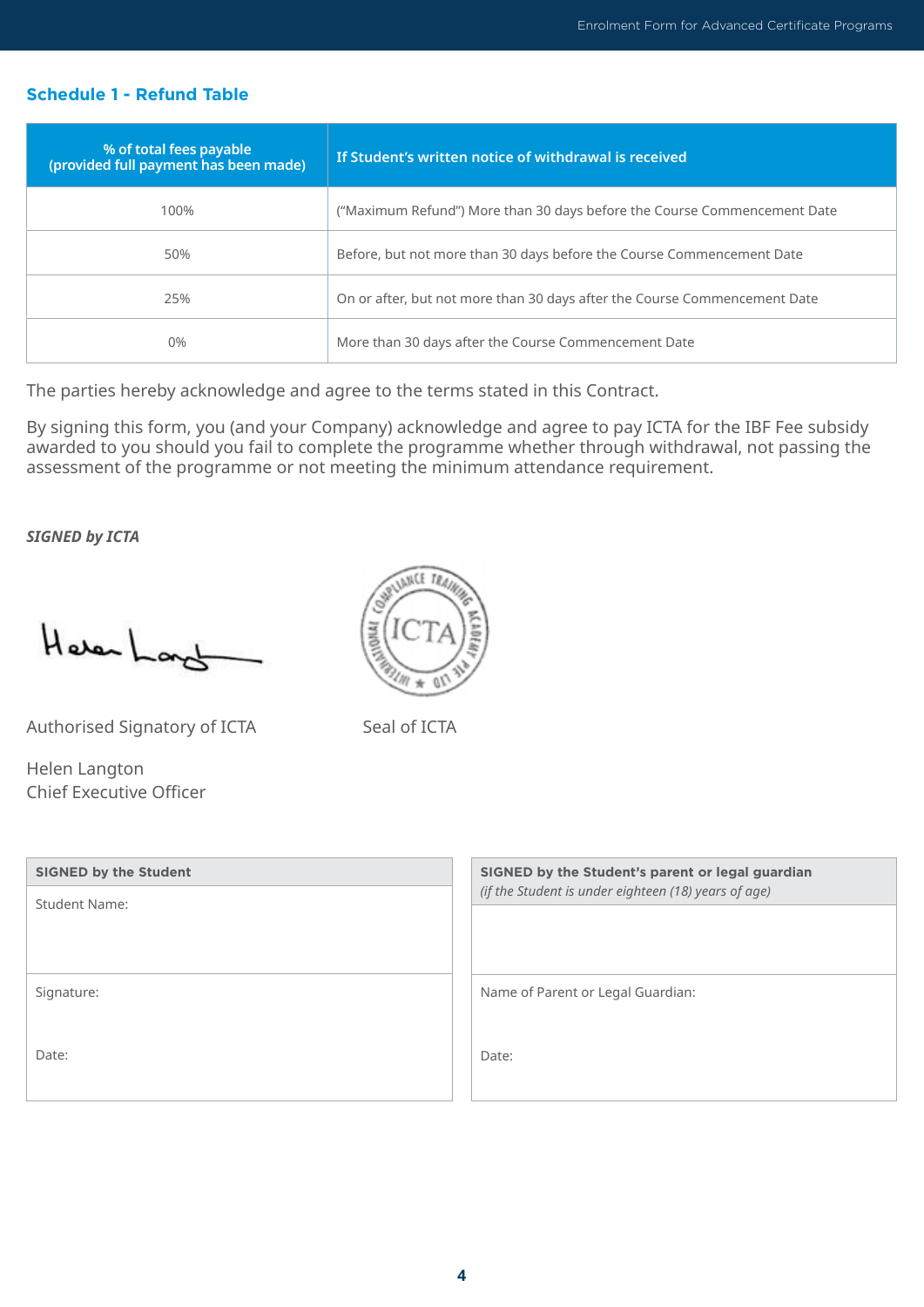## International Compliance Training Academy Pte Ltd **Enrolment Terms and Conditions**

### **General**

- 1. Subject to acceptance by the International Compliance Training Academy Pte Ltd (ICTA) in accordance with clause 2 of these terms, these enrolment terms and conditions and the completed booking form constitute a legally binding contract between International Compliance Training Ltd, the student named in the enrolment form ("the Student") and, where applicable, the employer named in the enrolment form (the "Employer").
- 2. International Compliance Training Ltd may, at its discretion, accept the Student's or the Employer's request for the Student to take an ICTA course ("the Course") which may comprise one or more of course materials, access to the ICTA online learning platform, workshops, virtual instructor led tuition "VILT", masterclasses, examinations, assessments and such other elements as ICTA may provide ("Course Elements") by:
	- A. Issuing an invoice to the Student or the Employer; or
	- B. Proceeding to provide the Student or the Employer with access to one or more of the Course Elements.
- 3. ICTA's acceptance is subject to these terms to the exclusion of all others including without limitation any terms which the Student or the Employer purports to include within a purchase order, acknowledgment or payment confirmation.

### **Contract Term**

4. This contract shall come into force from the date of acceptance by ICTA in accordance with clause 2 (the "Enrolment Date") and shall remain in force until it is terminated or completed in accordance with these terms.

### **Course Delivery**

- 5. After the Enrolment Date, ICTA shall:
	- A. Allow the Student to access and attend the Course via its online learning platform, workshops/VILTs or masterclass;
	- B. Decide how and when the course is delivered;
	- C. Determine course content, structure and so determine the appropriate Course Elements; and
	- D. Be free to make changes to the same during the term of this contract.
- 6. ICTA shall exercise reasonable skill and care in performing its obligations under this contract but time shall not be of the essence.

### **Intellectual Property Rights**

7. ICTA retains ownership of all copyright, trademarks, service marks or trade names, rights in software, rights in design, rights in databases, image rights, moral rights, rights in an invention, patents, rights relating to passing off, domain names, rights in confidential information (including trade secrets), rights in privacy and all similar or equivalent rights in each case whether registered or not and including all applications (or rights to apply) for, or renewal or extension of, such rights which exist now or which will exist in the future in Singapore and all countries in the world ("IPR") in any materials including without limitation any course materials (in whatever form) that it provides to the Student and/or Employer for the purposes of performing its obligations under this contract.

### **Payment of Course Fees**

- 8. The course fees and other charges are fully detailed later in these documents including the GST component and IBF funding details (for those who are eligible).
- 9. The Student and Employer will be responsible for paying the course fees and other charges set out in any invoice issued hereunder by ICTA.
- 10. Where the Student is not sponsored by their Employer and is a Singapore Citizen or Singapore Permanent Resident (physically based in Singapore), ICTA requires nett payment of course fees (after the course fee subsidies) within seven days from the date of invoice. Full course fee will be required for non-Singapore Citizen. No Course Elements will be issued until payment has been received as requested on the invoice.
- 11. Where the Student is sponsored by their Employer, the Student and Employer are jointly and severally liable for the payment of such fees and charges which are due 30 days from the date of invoice. Under Company-sponsorship, Student who is a Singapore Citizen or Singapore Permanent Resident (physically based in Singapore) will be eligible for the course fee subsidies. Eligible company will pay to ICTA on the Fee after subsidy plus GST on the full programme fee. Full course fee will be required for non-eligible company or eligible company that is not prepared to furnish sponsored staff's personal details (eg NRIC) to ICTA.
- 12. Students will not be permitted to have access to any Course Elements or receive examination or assessment results if any payment is overdue.
- 13. Course fees include Course Elements and, in respect of examinations and assessments, the Student's first attempt. Students will be charged the following additional fees: (a) for each examination resit: SGD 135 (plus GST) for Diploma, Advanced Certificate, Certificate courses and Specialist Certificates. Invoices for such fees shall be issued by ICTA in advance of the relevant resit / resubmission and shall be paid by the Student immediately or, if payable by the Employer, 30 days from the date of the invoice.
- 14. Hard copy manuals can be provided upon request for the following additional fees SGD 100 (plus GST) for Certified Professional, Diploma, Advanced Certificate, Certificate and Specialist Certificates.
- 15. A late payment fee of 5% of the invoice value will become payable on the 8th day after the payment due date. (This fee is not eligible for IBF funding).
- 16. In the event a student fails to complete the course then they or their employer if they are sponsored will be responsible for paying the full course fees including any funding.

### **Cancellation, Deferrals and Extensions**

#### **Cancellation by Student**

17. If the Student withdraws from the Course, any refund payable in respect of course fees will be based on the table in Schedule 1.

#### **Cancellation by ICTA and Termination of the Contract**

18. ICTA reserves the right to cancel a workshop/VILT or masterclass or other such Course Element where the occasion necessitates. Subject to clause 30, ICTA accepts no liability for any direct or indirect losses suffered by the Student and/ or Employer if, for whatever reason, a workshop/VILT or masterclass or other Course Element, does not take place.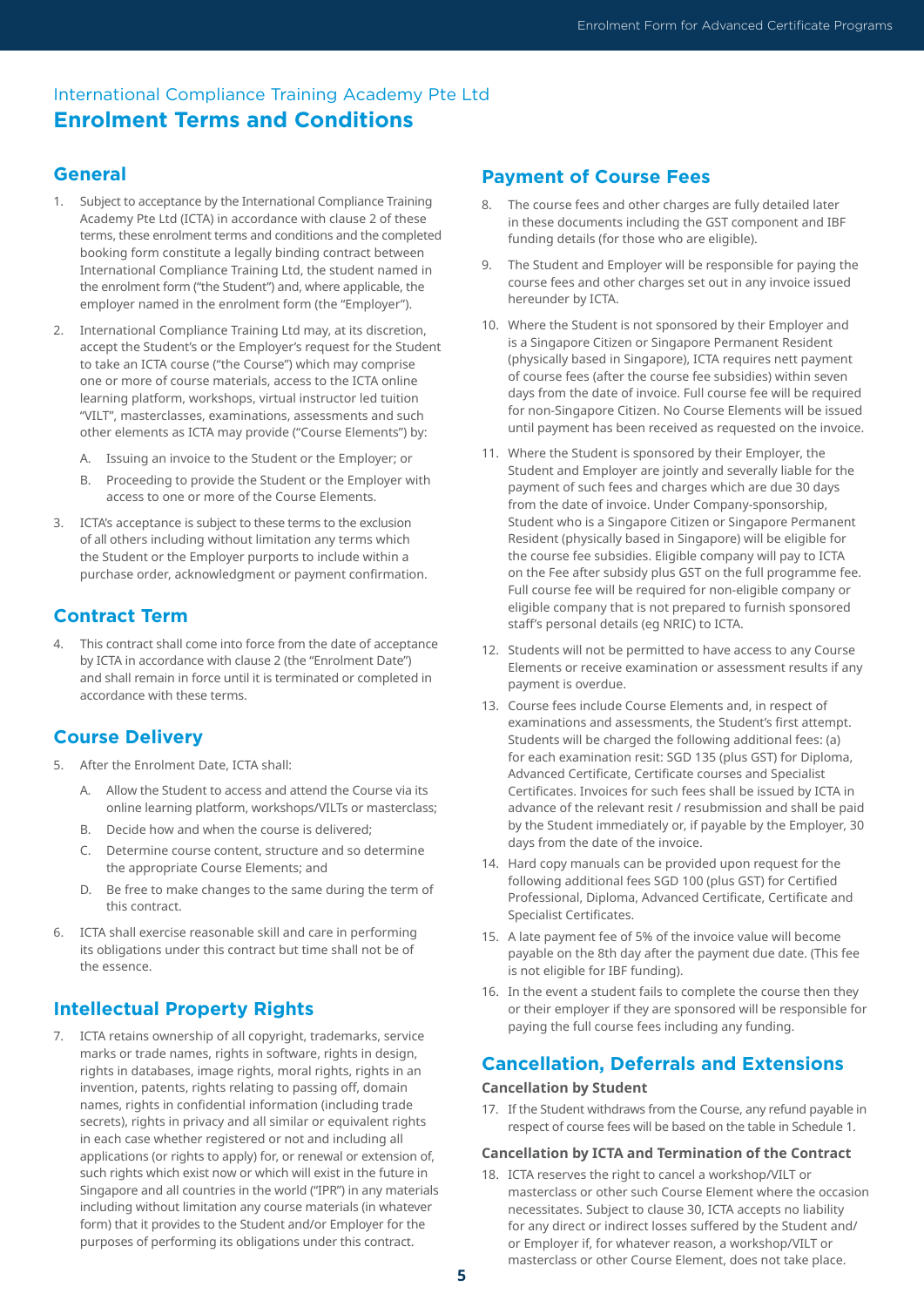- 19. The ICTA will notify the Student within three (3) working days upon knowledge of any Student withdraws from the Course, any refund will be based on the table in Schedule 2 if:
	- A. Student does not commence the Course;
	- B. Student terminates the Course before the Course Commencement Date;
	- C. Student terminates the Course before the Course Completion Date;

The Student should be informed in writing of alternative study arrangements (if any), and also be entitled to a refund of the entire Course Fees already paid should the Student decide to withdraw, within twenty-one (21) working days of the above notice.

- 20. ICTA shall be entitled to cancel a Student's enrolment and terminate this contract if that Student has not complied with these Enrolment Terms and Conditions. ICTA may exercise such right immediately where such failure to comply is not remedial or, where a failure to comply is remedial, after 30 days if the student has not remedied the breach despite being asked to do so by ICTA.
- 21. Upon termination of this contract, the Student and/or Employer shall immediately cease to access the online learning platform and Course Elements and/or attend course workshops/ VILTs and/or masterclasses. All outstanding payments of fees and charges are payable immediately on termination.
- 22. Any Student who fails to attend the scheduled assessments or is unsuccessful in getting a pass mark after undertaking all the scheduled assessments will be eligible to retake the entire programme, including workshop/VILT attendance, at a reduced fee equivalent to 50% of the original fee paid. The programme retake fees are NOT eligible for Financial Sector Development Fund funding. However, once the Student is successful in the assessment, they will be eligible for funding at the original (higher) course fee applicable.
- 23. Clauses 7, 18, 24, 26, 29-31, 35 and 37 shall remain in force notwithstanding the termination of this contract.

## **Deferrals**

- 24. The ICTA Course must be completed within two years from the Enrolment Date. Failure to do so will result in the automatic termination of this contract.
- 25. Subject to clause 26, ICTA may, at its discretion, allow the Student to defer their place on a workshop/VILT assignment submission, assessment interview or examination date, if they are able to provide details of mitigating circumstances (and supporting medical or other documentation if required) which prevents them from adhering to the Course timetable. A fee of SGD 200 (plus GST) may be payable before a deferral can be actioned.
- 26. If the Student's request for deferral is received within two weeks of a workshop/ VILT, ,masterclass or assessment, ICTA may, at its discretion, charge an additional fee to cover any service provision costs incurred by ICTA by the deferral up to a maximum of SGD 1000 (plus GST) payable immediately.

27. The Student's course fees must be paid in full prior to deferral agreement. Where the Student has an Instalment Plan, the deferral agreement does not alter the Student's obligation to pay on time the instalments due under the Instalment Plan.

### **Extensions**

28. ICTA may, at its discretion, allow the Student enrolled on an ICA certificate level (3 month) course a one-month extension if they are able to provide details of mitigating circumstances (and supporting medical or other documentation if required) at no cost. ICTA may, at its discretion and on the same terms, allow an additional one-month extension at a fee of SGD 100 (plus GST).

## **Confidentiality**

29. The Student and Employer will keep secret and confidential all information belonging to ICTA and ICA and disclosed or obtained as a result of their relationship under this contract which is secret or otherwise not publicly available in whole or in part including the course materials and in all cases whether disclosed orally or in writing before or after the Enrolment. Date. In particular, the Student and the Employer will not allow any third party to use or access the course materials or course content including access via the online learning platform without obtaining ICTA's prior written consent.

## **Liability**

- 30. Subject to clause 30, ICTA is not liable to the Student and/ or Employer for any indirect, special or consequential loss howsoever arising.
- 31. Subject to clause 30, ICTA's total aggregate liability in contract, tort (including negligence or breach of statutory duty) misrepresentation or otherwise in connection with this contract shall not exceed 100% of the fees paid or payable by the Student and/or Employer pursuant to the terms of this contract.
- 32. Nothing in this contract excludes or limits ICTA's liability for death or personal injury caused by ICTA's negligence or for fraud or fraudulent misrepresentation or for any liability which cannot be excluded by law.

## **Miscellaneous Provisions**

- 33. The Student and/or Employer shall not assign, transfer or otherwise dispose of any or all of its benefits, rights and/or responsibilities under this contract.
- 34. ICTA, the Student and the Employer each acknowledge that this contract has not been entered into wholly or partly in reliance on, nor has any party been given, any warranty, statement, promise or representation by the other or on its behalf that is not set out in this contract.
- 35. Subject to clause 29, all warranties, conditions, terms and representations not set out in this contract and application whether implied by statute or otherwise are excluded to the extent permitted by law.
- 36. No purported variation of this contract shall be effective unless it is in writing, signed by all the parties and refers specifically to this clause 33.
- 37. This contract and any disputes arising out of or in relation to it whether contractual or non-contractual in nature shall be governed by laws of Singapore and shall be subject to the exclusive jurisdiction of the Singapore courts.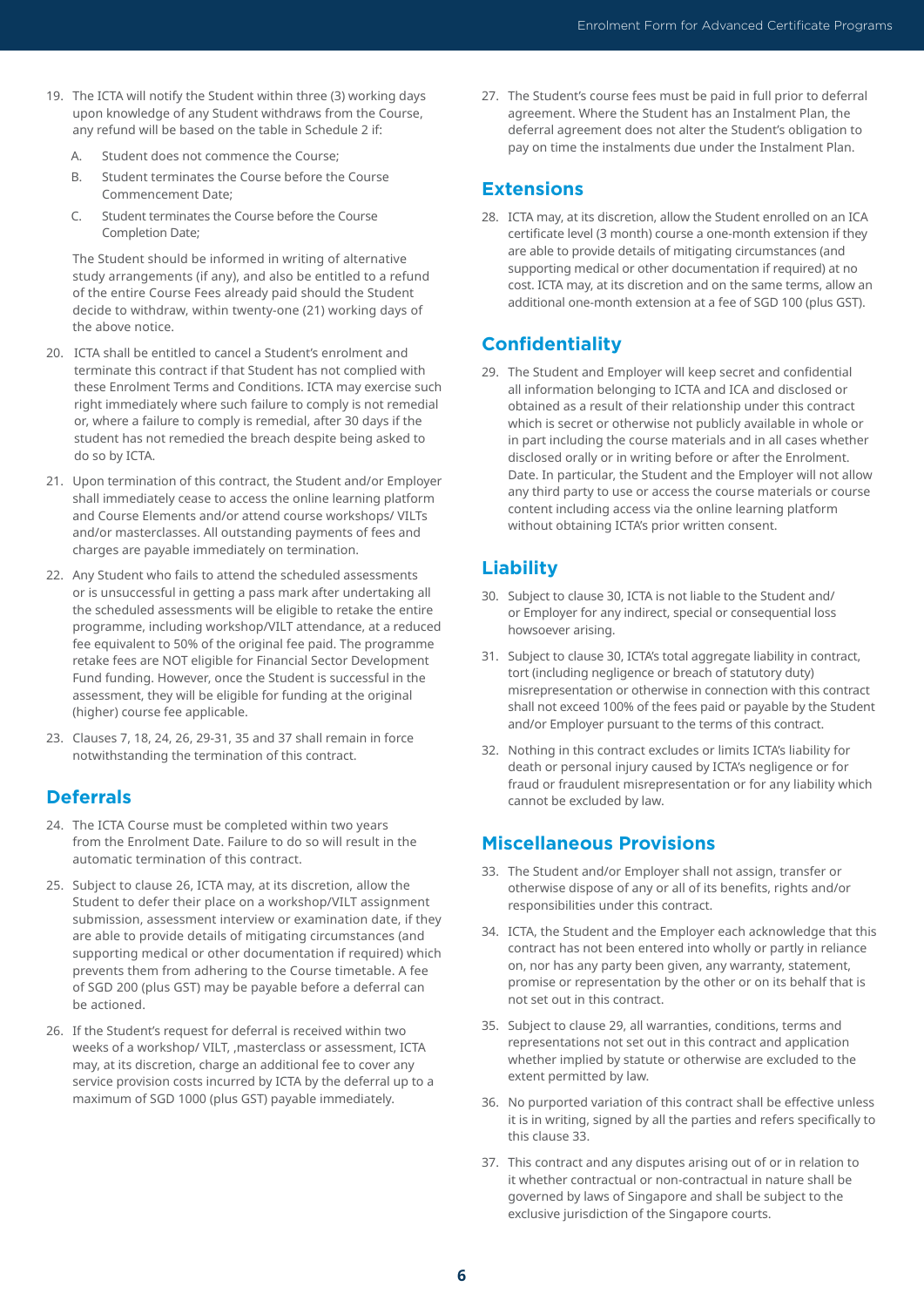# **TRAINING SUPPORT UNDER FINANCIAL TRAINING SCHEME (FTS)**



Email: studentadmin@int-comp.com Website: [www.icta.com.sg](http://www.icta.com.sg) Tel: 6500 0010

International Compliance Training Academy Pte Ltd (ICTA) Registration number: 200706149E Period of registration: 12/3/2021- 11/3/2025. 6 Shenton Way #17-08 OUE Downtown 2 Singapore 068809

#### **What is the Financial Training Scheme?**

The Financial Training Scheme ("FTS") provides funding for financial sector-specific training programmes which are recognized under FTS. The FTS funding is available for eligible Companies only.

| 1. Financial Sector Development Fund (FSDF) |                                                                                                                                                                                                                       |  |
|---------------------------------------------|-----------------------------------------------------------------------------------------------------------------------------------------------------------------------------------------------------------------------|--|
| <b>Funding Quantum</b>                      | For training programmes commencing after 1 July 2022:<br>50% <sup>1</sup> of direct training cost* For Singapore Citizens aged 40 years old and above, 90% co-funding of direct<br>training costs will be applicable. |  |
| <b>Grant Cap</b>                            | S\$2,000 per participant per programme                                                                                                                                                                                |  |
| Eligible Individuals                        | • Company-sponsored individuals; and<br>• Singapore Citizens or Singapore Permanent Residents, physically based in Singapore; and<br>• Successfully completed FTS recognised programme                                |  |
| <b>Eligible Companies</b>                   | . Singapore-based financial Institutions regulated by MAS (licensed or exempt from licensing by MAS)<br>• FinTech firms certified by Singapore FinTech                                                                |  |
|                                             | 1. This funding level is subjected to change based on updates from IBF in due course.                                                                                                                                 |  |
|                                             | For any further queries, please contact the IBF at funding@ibf.org.sg<br>For Financial Training Scheme, please refer https://www.ibf.org.sg/programmes/Pages/IBF-FTS.aspx                                             |  |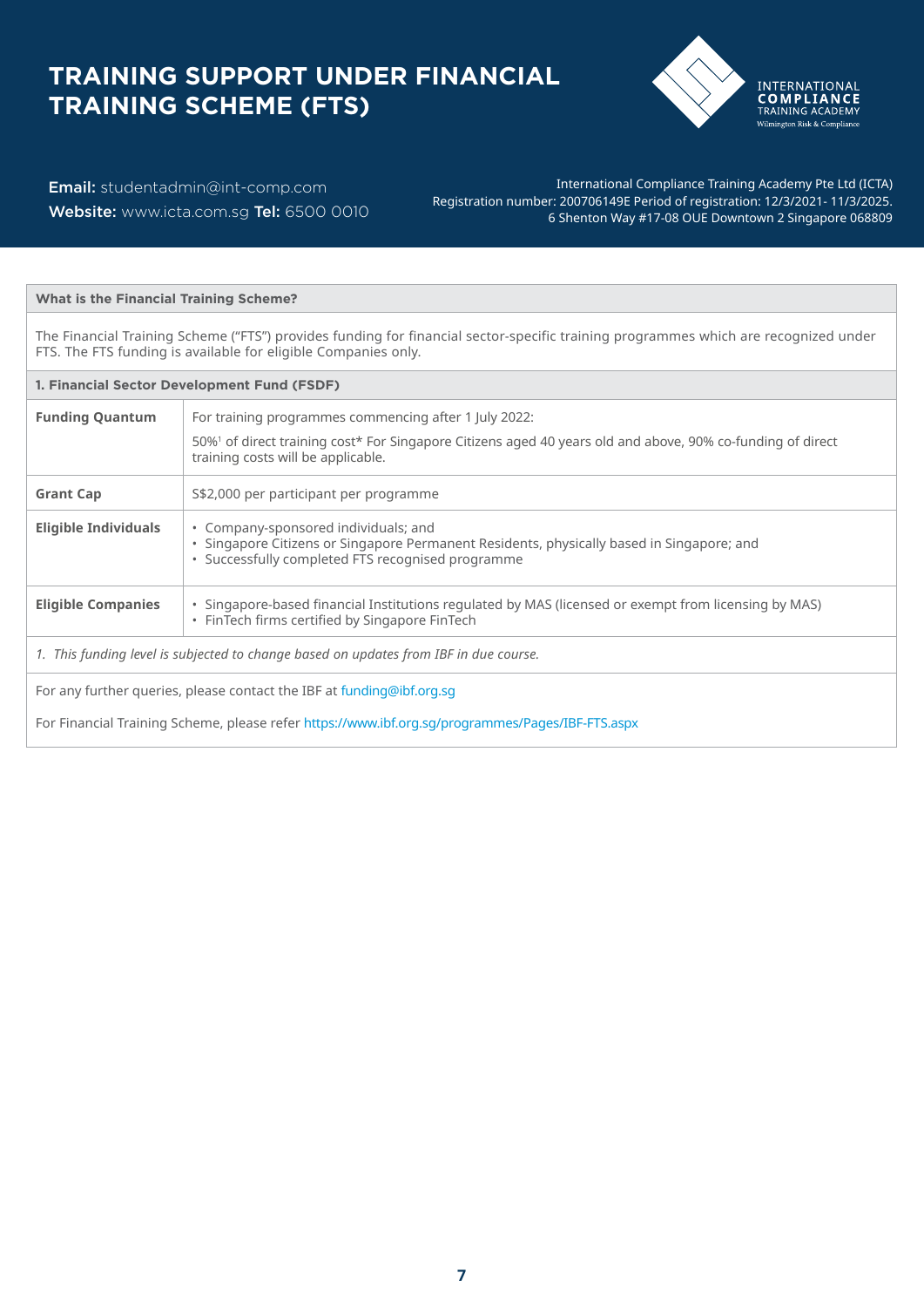## **Company-sponsored Individual (Eligible for Financial Sector Development Fund (FSDF)**

#### **1. Financial Sector Development Fund (FSDF)**

#### **Nett Fee Payment**

Invoice on the full programme fee will be raised to Company. Eligible Company is allowed to pay the course fee to ICTA after the FSDF subsidies (subject to the prevailing grant cap) plus GST on the full programme fee. For Company-sponsorship, the course fee subsidy is applicable to the course fee excluding the GST amount. The Fee payable after IBF Funding will be reflected under the Net Fee Model Table on the Invoice.

The Company **will not need** to submit a claim for the sponsored employee under nett fee payment model. All such claims will be submitted by ICTA. In order for ICTA to make the claim on behalf of your company, we require the Company Representative / Training Administrator's contact details in the funding worksheet. Without these details, the claim will be rejected.

#### **Claw Back Policy**

As per IBF regulations, the Fee subsidy of up to 90% (subject to Funding eligibility and capped at \$2,000 per participant per course) provided to trainee who has successfully completed the programme and passed the assessment. In the event a companysponsored individual based on the scenarios below, we the Training Provider have the right and the legal responsibility to claw back the full or appropriate total fee subsidy from the Company within 2 months from the completion of the programme.

- (a) drops out halfway through the course; or
- (b) leaves your organisation; or
- (c) did not attempt the assessment; or
- (d) did not successfully complete the programme (including passing all relevant assessments and examinations)
- (e) did not successfully complete within the funding stipulated time period

The Company is liable for the payment of all fees in the event of any of the above scenario.

### **To be completed by the Employer**

#### **Programme**

| (Please tick the programme indicated on the Enrolment Form)                                               |
|-----------------------------------------------------------------------------------------------------------|
| ICA International Advanced Certificate in Anti Money Laundering                                           |
| ICA Advanced Certificate in Managing Fraud                                                                |
| ICA Advanced Certificate in Managing Sanctions Risk                                                       |
| ICA Advanced Certificate in Practical Customer Due Diligence                                              |
| <b>Details of Student</b>                                                                                 |
| Name as per NRIC:                                                                                         |
| NRIC No:                                                                                                  |
| <b>For Funding Purposes</b>                                                                               |
| Company Name:                                                                                             |
| Company Unique Entity Number (UEN):                                                                       |
| Name of Company Representative/ Training Administrator:                                                   |
| Designation:                                                                                              |
| Email Address:                                                                                            |
| <b>Contact Telephone Number:</b>                                                                          |
| <b>Please tick</b>                                                                                        |
| The Company has noted on the Nett Fee Payment.<br>The Company read and careed with the download neligiate |

 $\Box$  The Company read and agreed with the claw back policy set by The Institute of Banking & Finance (IBF).

Signature of Authorised Personnel:

Name of Authorised Personnel:

Designation:

Date:

**Please return your completed enrolment form by e-mail to:** International Compliance Training Academy **Email:** *[studentadmin@int-comp.com](mailto:studentadmin%40int-comp.com?subject=)*

**SAVE FORM**

**Please keep a copy of the enrollment form for your own records**